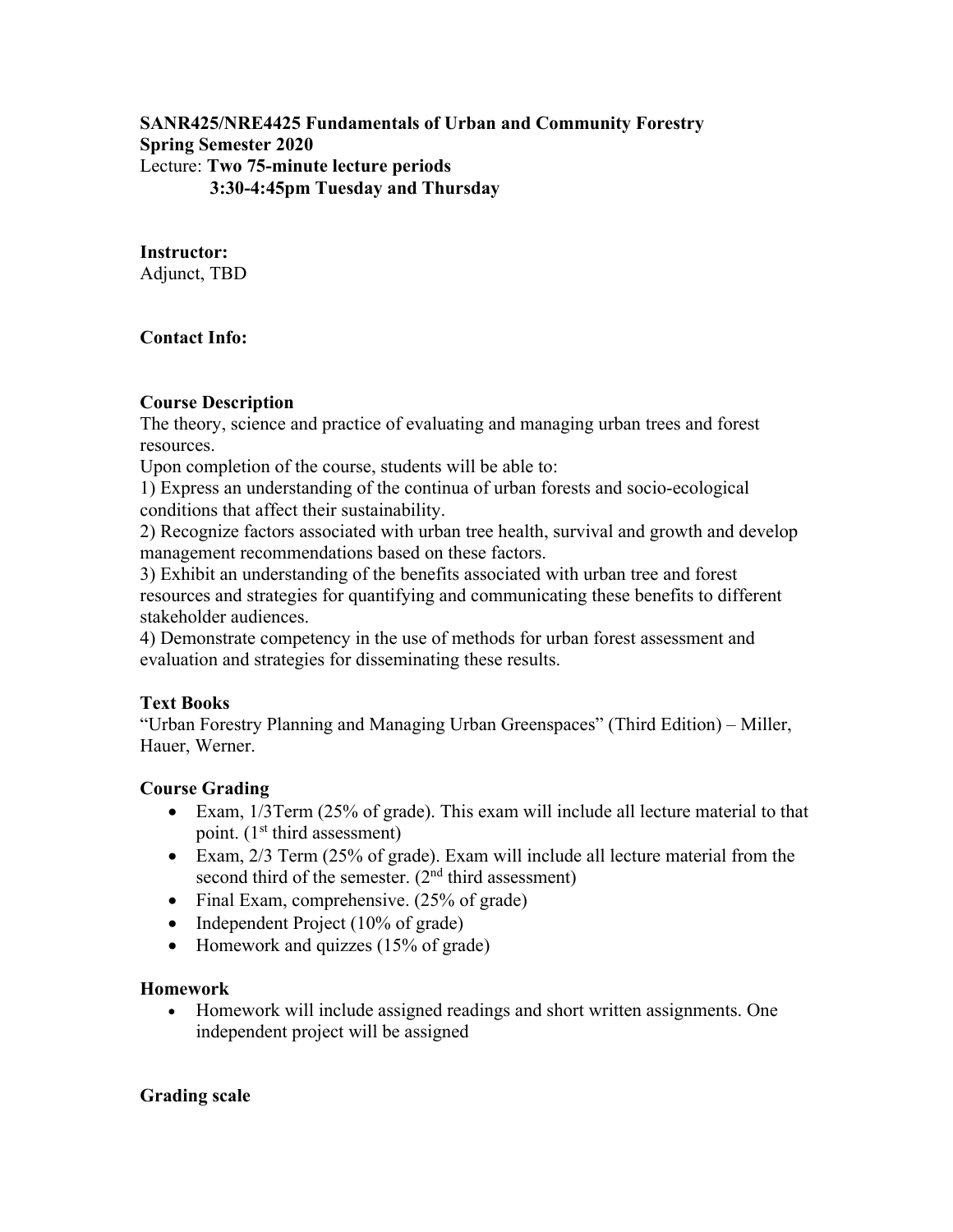| Percentage    | Grade        |
|---------------|--------------|
| $93.6 - 100$  | $\mathbf{A}$ |
| $90.0 - 93.5$ | $A -$        |
| $86.6 - 89.9$ | $B+$         |
| $83.4 - 86.5$ | B            |
| $80.0 - 83.3$ | B-           |
| $76.8 - 79.9$ | $C+$         |
| $73.4 - 76.7$ | $\mathbf C$  |
| $70.0 - 73.3$ | $C-$         |
| $66.8 - 69.9$ | $D+$         |
| $63.4 - 66.7$ | D            |
| $60.0 - 63.3$ | D-           |
| ${}< 60.0$    | F            |

This numerical breakdown will be used to assign final grades

# **Tentative Course Calendar - SANR 425 Fundamentals of Urban and Community**

# **Forestry**

| <b>Urban and Community</b>  |                                                         |
|-----------------------------|---------------------------------------------------------|
| <b>Forestry</b>             |                                                         |
| Introducing, defining and   |                                                         |
| describing the urban forest |                                                         |
| Week 1                      | Introduction; Historical context of urban forestry;     |
|                             | Tree benefits; Management concepts                      |
| Week 2                      | Urban forest typology – streets to natural areas; The   |
|                             | extent of the urban forest                              |
| Week 3                      | Urban forest socio-ecological-economic systems;         |
|                             | Identifying responsibility; Public vs. private trees    |
| Ecology and management of   |                                                         |
| urban forests               |                                                         |
| Week 4                      | Ecological basis for urban tree selection;              |
|                             | Arboricultural issues and tree requirements             |
| Week 5                      | Tree planting; Urban tree survival, longevity, and      |
|                             | growth; Pests and diseases in urban forests             |
| Week 6                      | Urban sites and trees/Land use and urban forests;       |
|                             | Managing green infrastructure                           |
| Week 7                      | Disturbance in urban forests: Utilities, transportation |
|                             | infrastructure, local government roles, preparation     |
|                             | and response.                                           |
| Week 8                      | Urban forests and public health/human health; The       |
|                             | "public as client" concept and public service           |
|                             | parameters                                              |
| Week 9                      | Urban forest inequities and social justice              |
|                             |                                                         |
|                             |                                                         |